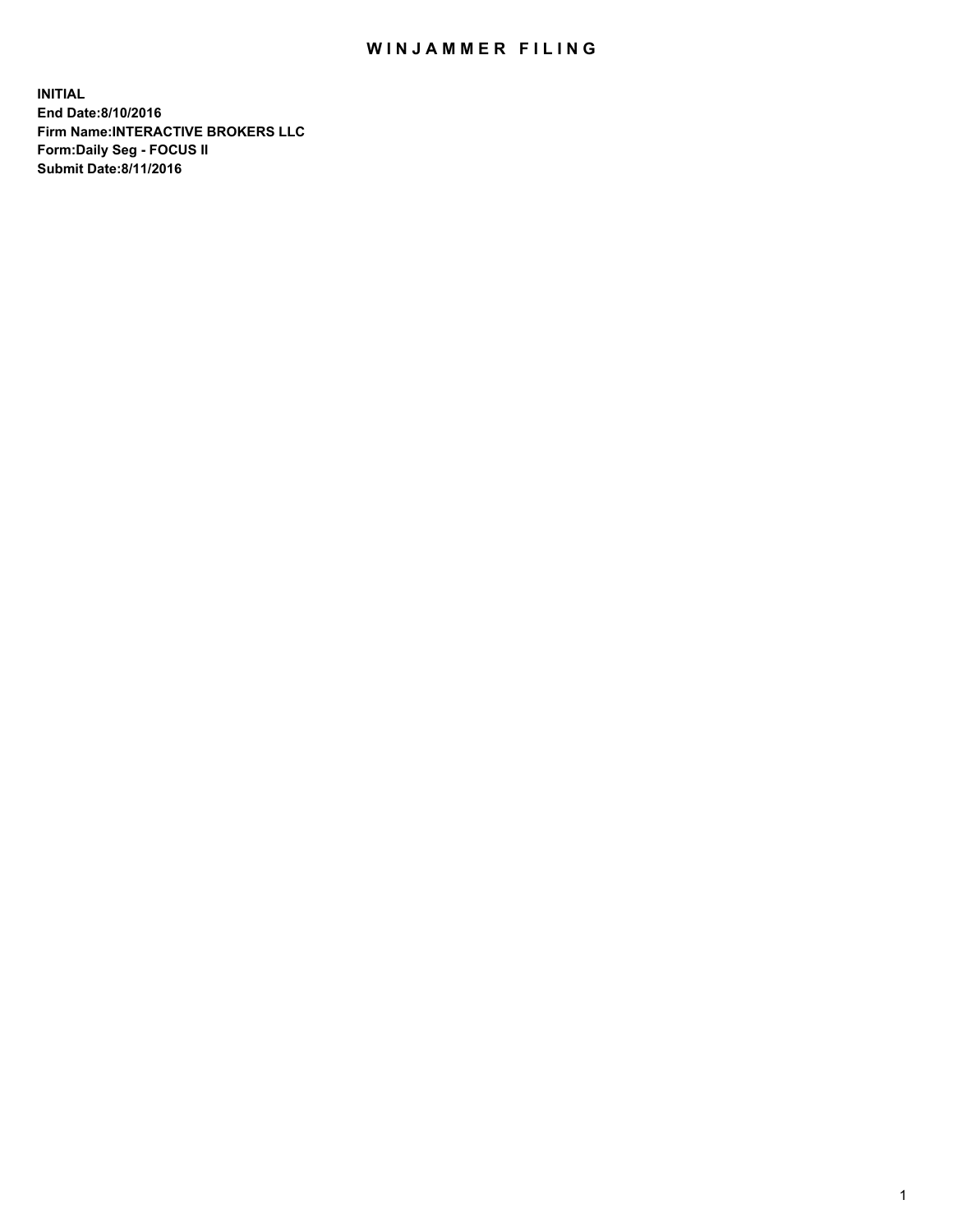## **INITIAL End Date:8/10/2016 Firm Name:INTERACTIVE BROKERS LLC Form:Daily Seg - FOCUS II Submit Date:8/11/2016 Daily Segregation - Cover Page**

| Name of Company<br><b>Contact Name</b><br><b>Contact Phone Number</b><br><b>Contact Email Address</b>                                                                                                                                                                                                                          | <b>INTERACTIVE BROKERS LLC</b><br><b>James Menicucci</b><br>203-618-8085<br>jmenicucci@interactivebrokers.c<br>om |
|--------------------------------------------------------------------------------------------------------------------------------------------------------------------------------------------------------------------------------------------------------------------------------------------------------------------------------|-------------------------------------------------------------------------------------------------------------------|
| FCM's Customer Segregated Funds Residual Interest Target (choose one):<br>a. Minimum dollar amount: ; or<br>b. Minimum percentage of customer segregated funds required:% ; or<br>c. Dollar amount range between: and; or<br>d. Percentage range of customer segregated funds required between: % and %.                       | $\overline{\mathbf{0}}$<br>0<br>155,000,000 245,000,000<br>00                                                     |
| FCM's Customer Secured Amount Funds Residual Interest Target (choose one):<br>a. Minimum dollar amount: ; or<br>b. Minimum percentage of customer secured funds required:%; or<br>c. Dollar amount range between: and; or<br>d. Percentage range of customer secured funds required between: % and %.                          | $\overline{\mathbf{0}}$<br>0<br>80,000,000 120,000,000<br>00                                                      |
| FCM's Cleared Swaps Customer Collateral Residual Interest Target (choose one):<br>a. Minimum dollar amount: ; or<br>b. Minimum percentage of cleared swaps customer collateral required:% ; or<br>c. Dollar amount range between: and; or<br>d. Percentage range of cleared swaps customer collateral required between:% and%. | $\overline{\mathbf{0}}$<br>$\overline{\mathbf{0}}$<br>00<br>0 <sub>0</sub>                                        |

Attach supporting documents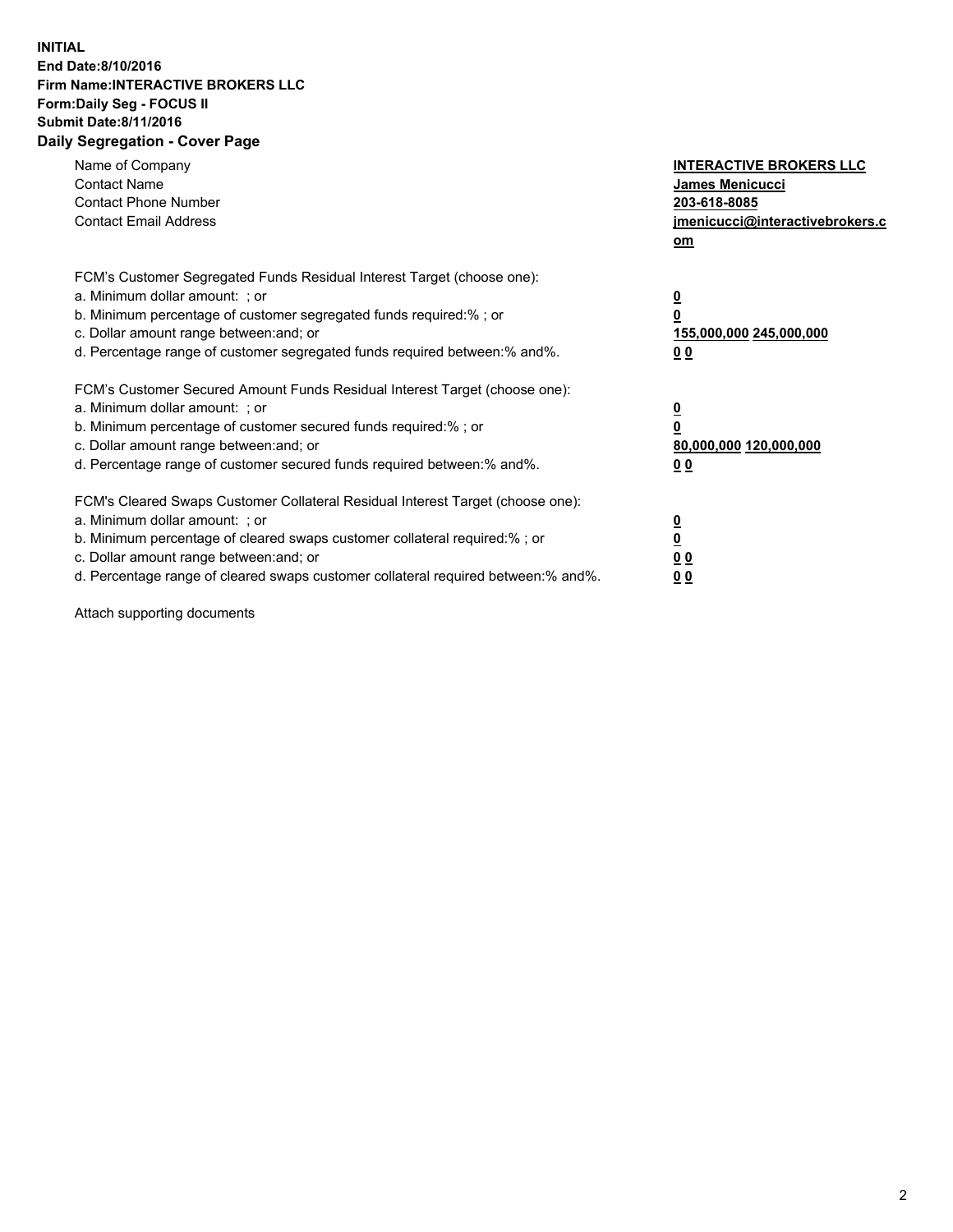## **INITIAL End Date:8/10/2016 Firm Name:INTERACTIVE BROKERS LLC Form:Daily Seg - FOCUS II Submit Date:8/11/2016 Daily Segregation - Secured Amounts**

|     | Daily Segregation - Secured Amounts                                                                        |                                   |
|-----|------------------------------------------------------------------------------------------------------------|-----------------------------------|
|     | Foreign Futures and Foreign Options Secured Amounts                                                        |                                   |
|     | Amount required to be set aside pursuant to law, rule or regulation of a foreign                           | $0$ [7305]                        |
|     | government or a rule of a self-regulatory organization authorized thereunder                               |                                   |
| 1.  | Net ledger balance - Foreign Futures and Foreign Option Trading - All Customers                            |                                   |
|     | A. Cash                                                                                                    | 354, 204, 253 [7315]              |
|     | B. Securities (at market)                                                                                  | $0$ [7317]                        |
| 2.  | Net unrealized profit (loss) in open futures contracts traded on a foreign board of trade                  | 20,426,985 [7325]                 |
| 3.  | Exchange traded options                                                                                    |                                   |
|     | a. Market value of open option contracts purchased on a foreign board of trade                             | 261,142 [7335]                    |
|     | b. Market value of open contracts granted (sold) on a foreign board of trade                               | -103,967 [7337]                   |
| 4.  | Net equity (deficit) (add lines 1.2. and 3.)                                                               | 374,788,413 [7345]                |
| 5.  | Account liquidating to a deficit and account with a debit balances - gross amount                          | 397,499 [7351]                    |
|     | Less: amount offset by customer owned securities                                                           | 0 [7352] 397,499 [7354]           |
| 6.  | Amount required to be set aside as the secured amount - Net Liquidating Equity                             | 375,185,912 [7355]                |
|     | Method (add lines 4 and 5)                                                                                 |                                   |
| 7.  | Greater of amount required to be set aside pursuant to foreign jurisdiction (above) or line                | 375,185,912 [7360]                |
|     | 6.                                                                                                         |                                   |
|     | FUNDS DEPOSITED IN SEPARATE REGULATION 30.7 ACCOUNTS                                                       |                                   |
| 1.  | Cash in banks                                                                                              |                                   |
|     | A. Banks located in the United States                                                                      | 1,400,000 [7500]                  |
|     | B. Other banks qualified under Regulation 30.7                                                             | 0 [7520] 1,400,000 [7530]         |
| 2.  | Securities                                                                                                 |                                   |
|     | A. In safekeeping with banks located in the United States                                                  | 415,517,820 [7540]                |
|     | B. In safekeeping with other banks qualified under Regulation 30.7                                         | 0 [7560] 415,517,820 [7570]       |
| 3.  | Equities with registered futures commission merchants                                                      |                                   |
|     | A. Cash                                                                                                    | $0$ [7580]                        |
|     | <b>B.</b> Securities                                                                                       | $0$ [7590]                        |
|     | C. Unrealized gain (loss) on open futures contracts                                                        | $0$ [7600]                        |
|     | D. Value of long option contracts                                                                          | $0$ [7610]                        |
|     | E. Value of short option contracts                                                                         | 0 [7615] 0 [7620]                 |
| 4.  | Amounts held by clearing organizations of foreign boards of trade                                          |                                   |
|     | A. Cash                                                                                                    | $0$ [7640]                        |
|     | <b>B.</b> Securities                                                                                       | $0$ [7650]                        |
|     | C. Amount due to (from) clearing organization - daily variation                                            | $0$ [7660]                        |
|     | D. Value of long option contracts                                                                          | $0$ [7670]                        |
|     | E. Value of short option contracts                                                                         | 0 [7675] 0 [7680]                 |
| 5.  | Amounts held by members of foreign boards of trade                                                         |                                   |
|     | A. Cash                                                                                                    | 69,233,556 [7700]                 |
|     | <b>B.</b> Securities                                                                                       | $0$ [7710]                        |
|     | C. Unrealized gain (loss) on open futures contracts                                                        | 6,334,797 [7720]                  |
|     | D. Value of long option contracts                                                                          | 261,143 [7730]                    |
|     | E. Value of short option contracts                                                                         | -103,969 [7735] 75,725,527 [7740] |
| 6.  | Amounts with other depositories designated by a foreign board of trade                                     | $0$ [7760]                        |
| 7.  | Segregated funds on hand                                                                                   | $0$ [7765]                        |
| 8.  | Total funds in separate section 30.7 accounts                                                              | 492,643,347 [7770]                |
| 9.  | Excess (deficiency) Set Aside for Secured Amount (subtract line 7 Secured Statement<br>Page 1 from Line 8) | 117,457,435 [7380]                |
| 10. | Management Target Amount for Excess funds in separate section 30.7 accounts                                | 80,000,000 [7780]                 |
| 11. | Excess (deficiency) funds in separate 30.7 accounts over (under) Management Target                         | 37,457,435 [7785]                 |
|     |                                                                                                            |                                   |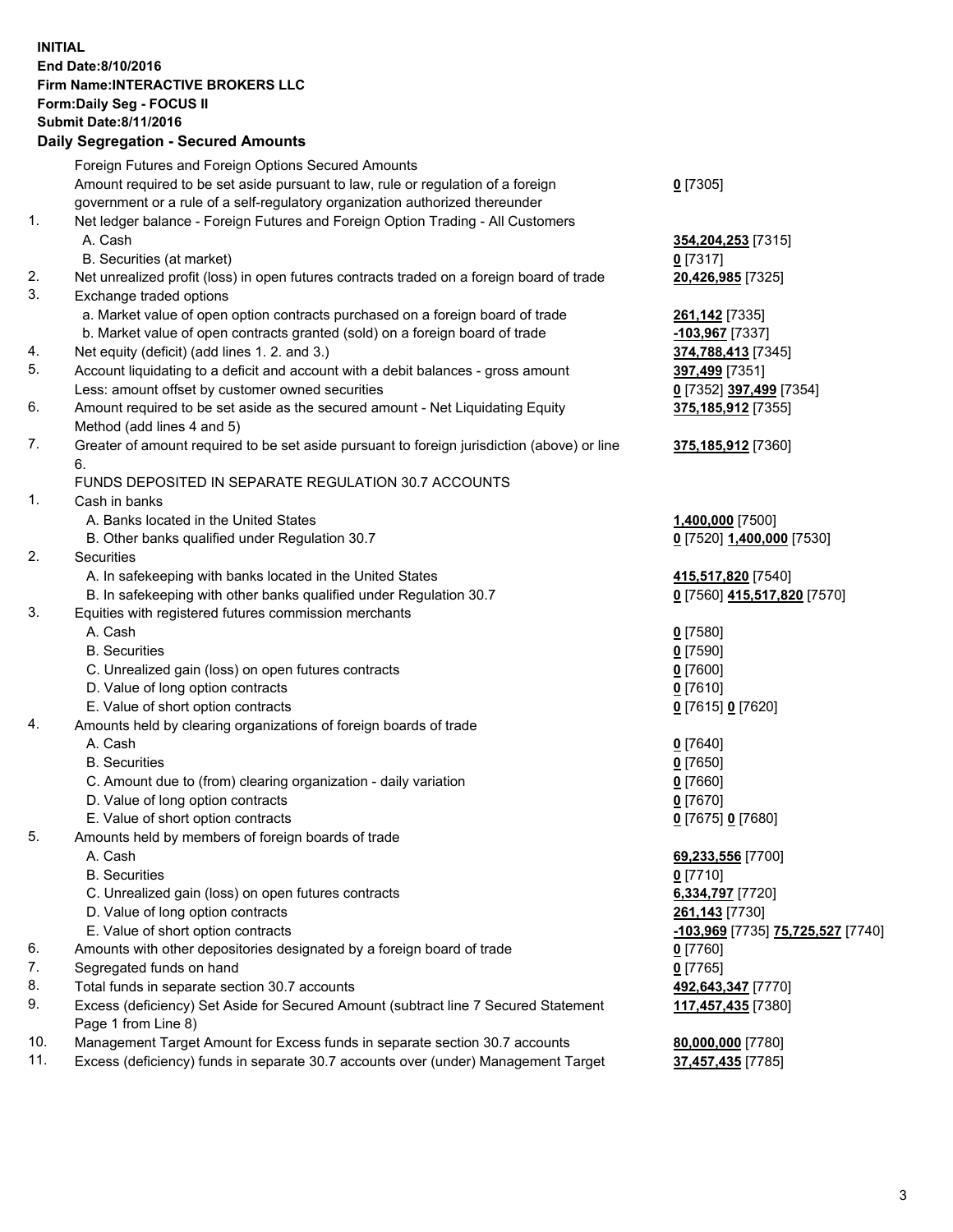**INITIAL End Date:8/10/2016 Firm Name:INTERACTIVE BROKERS LLC Form:Daily Seg - FOCUS II Submit Date:8/11/2016 Daily Segregation - Segregation Statement** SEGREGATION REQUIREMENTS(Section 4d(2) of the CEAct) 1. Net ledger balance A. Cash **3,059,739,959** [7010] B. Securities (at market) **0** [7020] 2. Net unrealized profit (loss) in open futures contracts traded on a contract market **-120,451,471** [7030] 3. Exchange traded options A. Add market value of open option contracts purchased on a contract market **125,750,093** [7032] B. Deduct market value of open option contracts granted (sold) on a contract market **-187,218,457** [7033] 4. Net equity (deficit) (add lines 1, 2 and 3) **2,877,820,124** [7040] 5. Accounts liquidating to a deficit and accounts with debit balances - gross amount **73,870** [7045] Less: amount offset by customer securities **0** [7047] **73,870** [7050] 6. Amount required to be segregated (add lines 4 and 5) **2,877,893,994** [7060] FUNDS IN SEGREGATED ACCOUNTS 7. Deposited in segregated funds bank accounts A. Cash **190,653,326** [7070] B. Securities representing investments of customers' funds (at market) **1,761,843,430** [7080] C. Securities held for particular customers or option customers in lieu of cash (at market) **0** [7090] 8. Margins on deposit with derivatives clearing organizations of contract markets A. Cash **29,764,972** [7100] B. Securities representing investments of customers' funds (at market) **1,176,583,366** [7110] C. Securities held for particular customers or option customers in lieu of cash (at market) **0** [7120] 9. Net settlement from (to) derivatives clearing organizations of contract markets **-5,067,419** [7130] 10. Exchange traded options A. Value of open long option contracts **125,805,909** [7132] B. Value of open short option contracts **-187,274,018** [7133] 11. Net equities with other FCMs A. Net liquidating equity **0** [7140] B. Securities representing investments of customers' funds (at market) **0** [7160] C. Securities held for particular customers or option customers in lieu of cash (at market) **0** [7170] 12. Segregated funds on hand **0** [7150] 13. Total amount in segregation (add lines 7 through 12) **3,092,309,566** [7180] 14. Excess (deficiency) funds in segregation (subtract line 6 from line 13) **214,415,572** [7190] 15. Management Target Amount for Excess funds in segregation **155,000,000** [7194] **59,415,572** [7198]

16. Excess (deficiency) funds in segregation over (under) Management Target Amount Excess